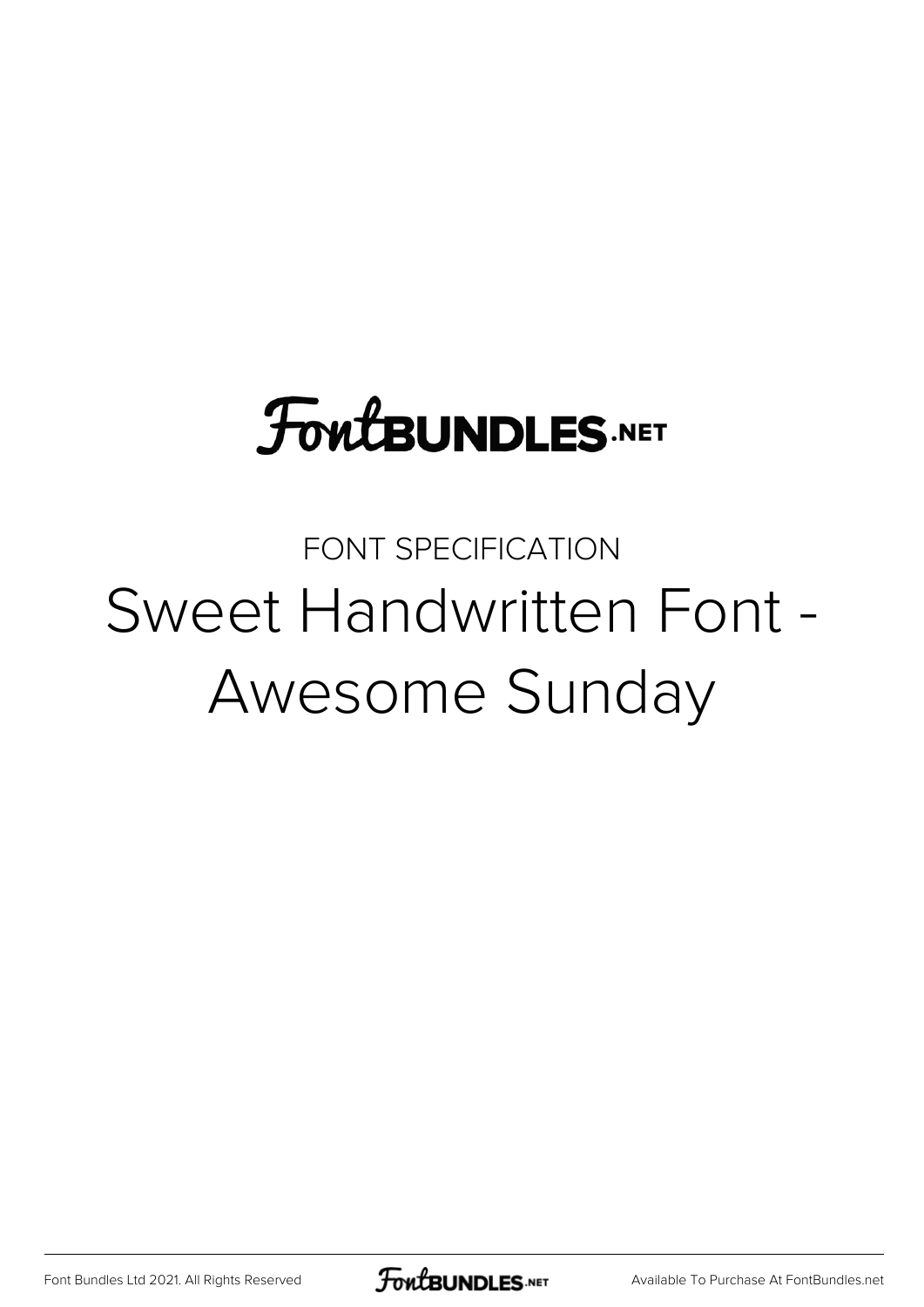#### Awesome Sunday - Regular

**Uppercase Characters** 

## ABCDEFGHIJKUNNOPQRSTUVWX 97

Lowercase Characters

**Numbers** 

### 0123456789

**Punctuation and Symbols** 

 $\oint \quad \oint \quad \quad \quad \quad \left( \quad \right)$ "  $+$  , All Other Glyphs  $A \quad A \quad A \quad A \quad A \quad C \quad S$  $\int$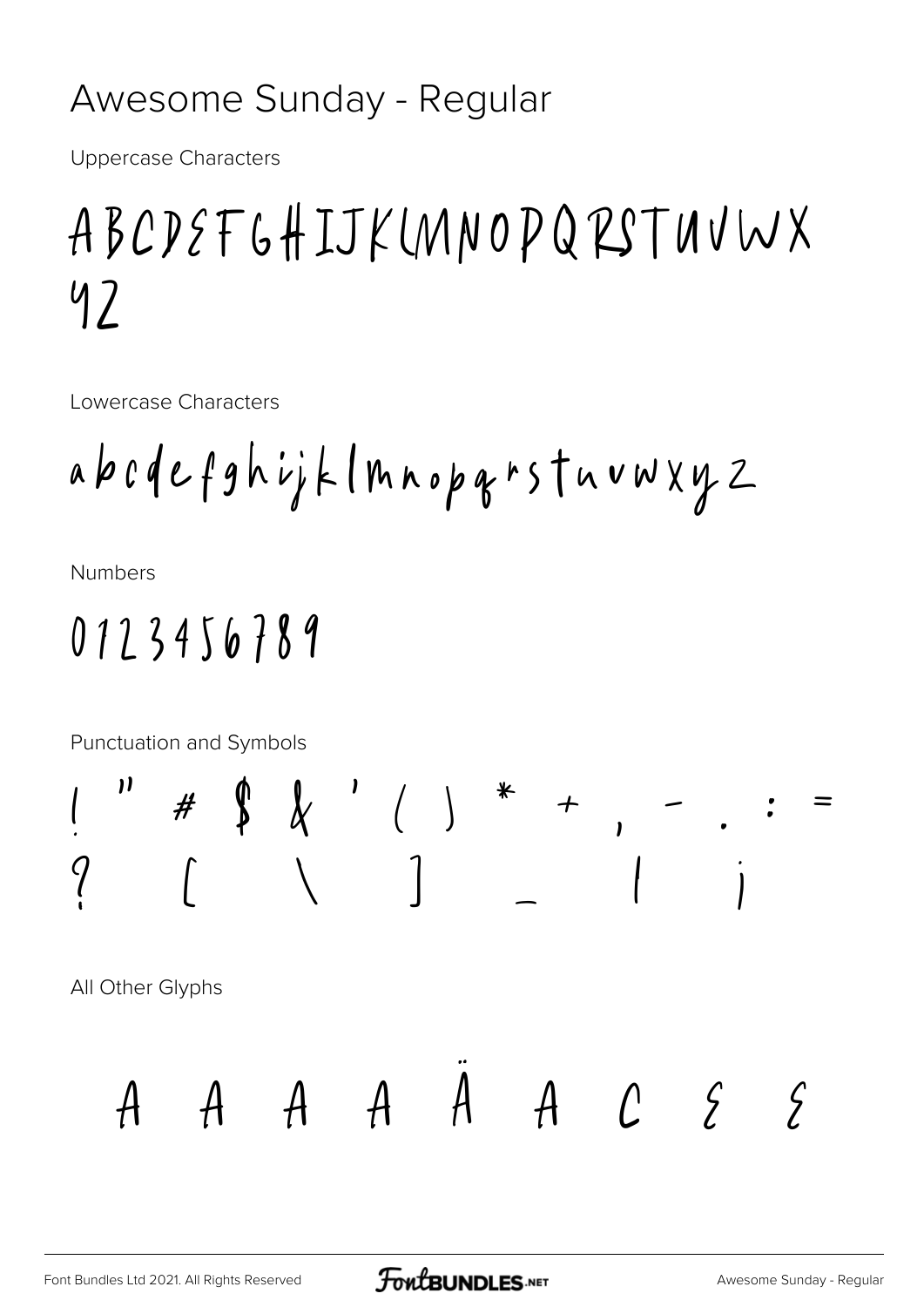| $\begin{array}{cccccccccccccc} \Sigma & \Sigma & \Sigma & \Sigma & \Gamma & \Gamma & \mathbb{N} & 0 & 0 \end{array}$ |  |  |  |  |
|----------------------------------------------------------------------------------------------------------------------|--|--|--|--|
| $0$ $0$ $0$ $0$ $0$ $0$ $0$ $0$ $0$ $0$                                                                              |  |  |  |  |
| Baaaaaäaacc                                                                                                          |  |  |  |  |
| $e$ $e$ $i$ $i$ $i$ $i$ $n$ $n$                                                                                      |  |  |  |  |
|                                                                                                                      |  |  |  |  |
| $y$ y y '' , " $A$                                                                                                   |  |  |  |  |
|                                                                                                                      |  |  |  |  |

FontBUNDLES.NET